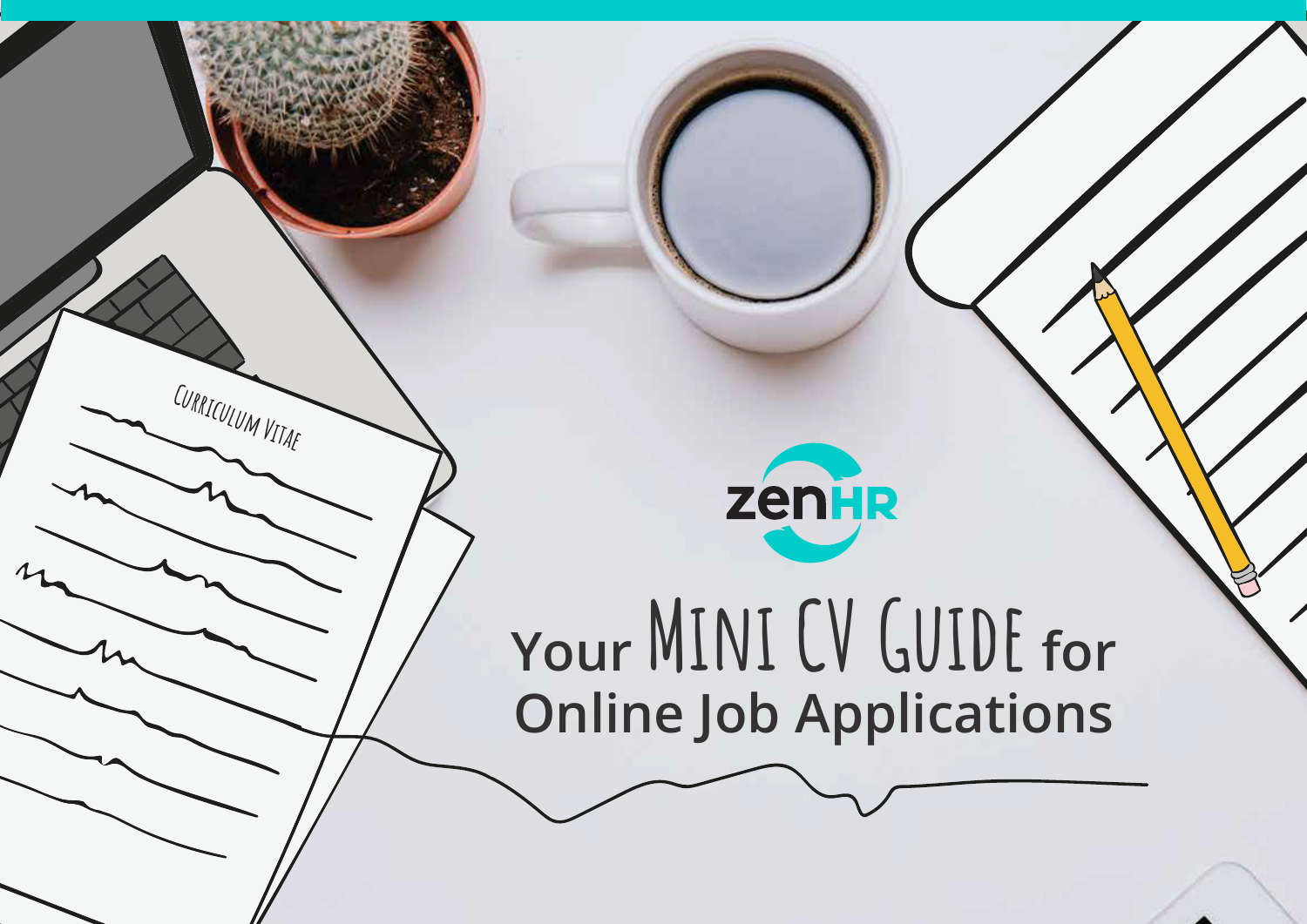## **How to put a face on a piece of paper!**

Applying to jobs through online recruitment websites such as Akhtaboot or even by email can be a very competitive process as you are actually one of the hundreds - or even thousands - of candidates who are looking to land the same position.

It is your CV that will put you ahead of other candidates and get you to the interview. That's why you should never underesti mate the importance of giving your CV some TLC - specifically when you're applying to jobs online.

One thing is for sure: Hiring managers DO NOT go through all CVs one by one; they filter them out based on certain requirements and keywords. If you're reading and feeling over whelmed by the fact that you are still looking for a job, it's time you changed your CV game.



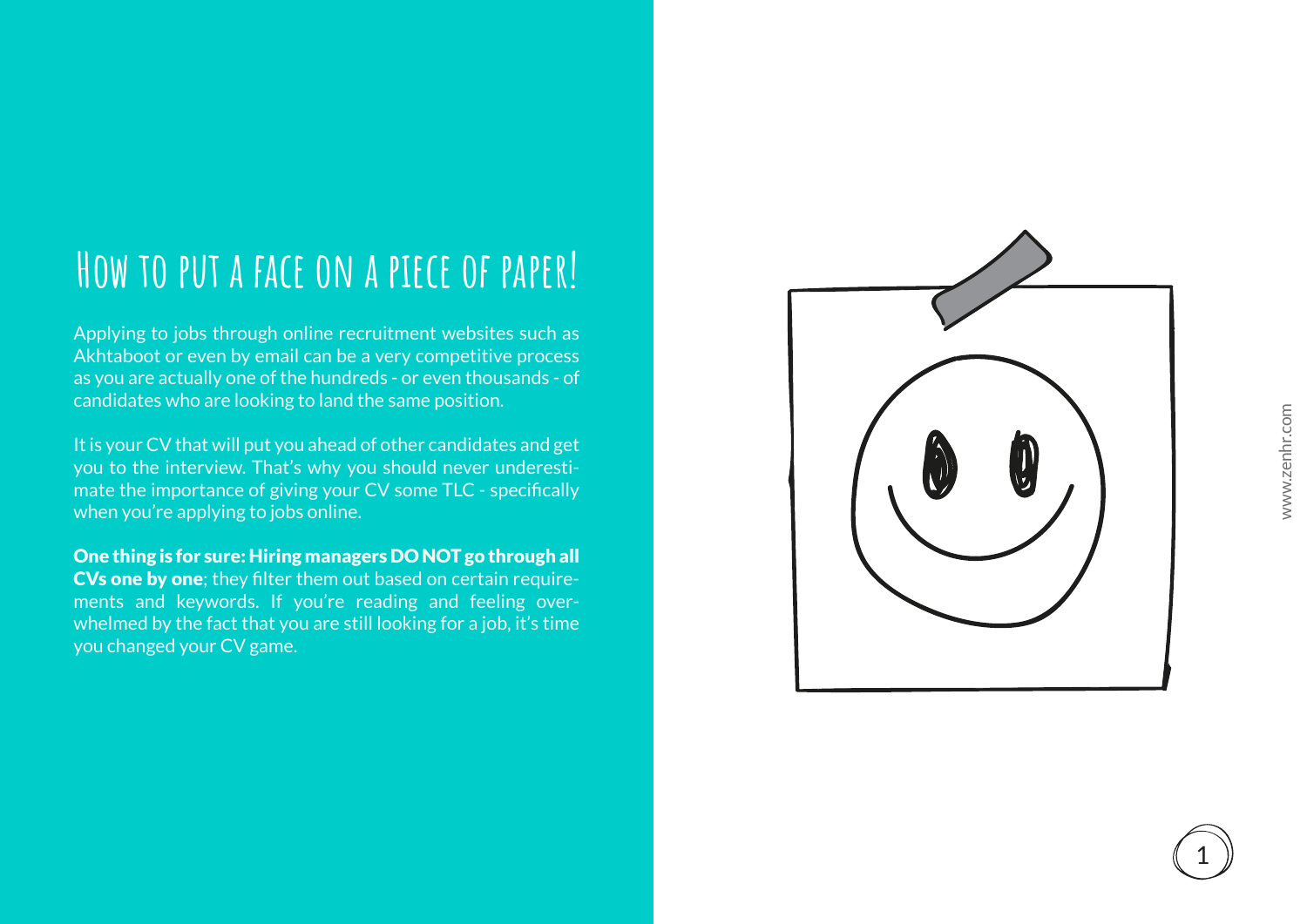### The closest to perfection a person ever comes to is when he fills out a job application " "

- Stanley J. Randall

## **Common CV Mistakes that** TURN OFF EMPLOYERS

### *You're Only Perfect Twice: At Birth and on Your CV!*

A CV is a marketing tool with one specific purpose: to get an interview. If it doesn't accomplish this objective, your CV is useless. Here are a number of common CV formatting mistakes that can turn off employers:



## **Including anything and**

As a general rule of thumb, if you are under 30 years old, your CV should be 1-2 pages long. Hiring managers don't prefer long CVs with bulky, incoherent paragraphs that have nothing to do with the vacancy. Remember that your CV is a snapshot of who you are, so try to keep it as brief and informative as possible without including anything and everything.

#### *What to do about this?*

- Be straight to the point.
- Proofread spelling or grammar mistakes.
- Avoid big blocks of text.
- Use bullet points.
- Include all the important keywords.

## Mistake (2

### **Badly Formatted CVs**

**EVERYTHING IN YOUR CV** The way you format your CV reveals a great deal about your accuracy and attention to detail. No matter how experienced you might be, improper use of Spacing and Font Size is one of the top factors that can contribute to your CV being disregarded when applying online.

### *What to do about this?*

- Leave consistent and proper spacing between every key break and major sections.
- Avoid using a font smaller than 10-point on your CV.
- Try adjusting the margins in a way that allows

you to fit more information in fewer pages.

- Use tables with no borders to organize sections in a neat way.
- Avoid uncommon fonts that may display differently on different computers.

**Mistake** 

#### **Exaggerating Skills**

Many job seekers believe that there is no room for modesty when it comes to job search. Exaggerating on your CV by providing false information will only backfire during the interview or even after you get the job!

#### *What to do about this?*

- Be honest.
- Add responsibilities that are backed up with quantifiable results.
- Be prepared to discuss anything you've included in your CV

2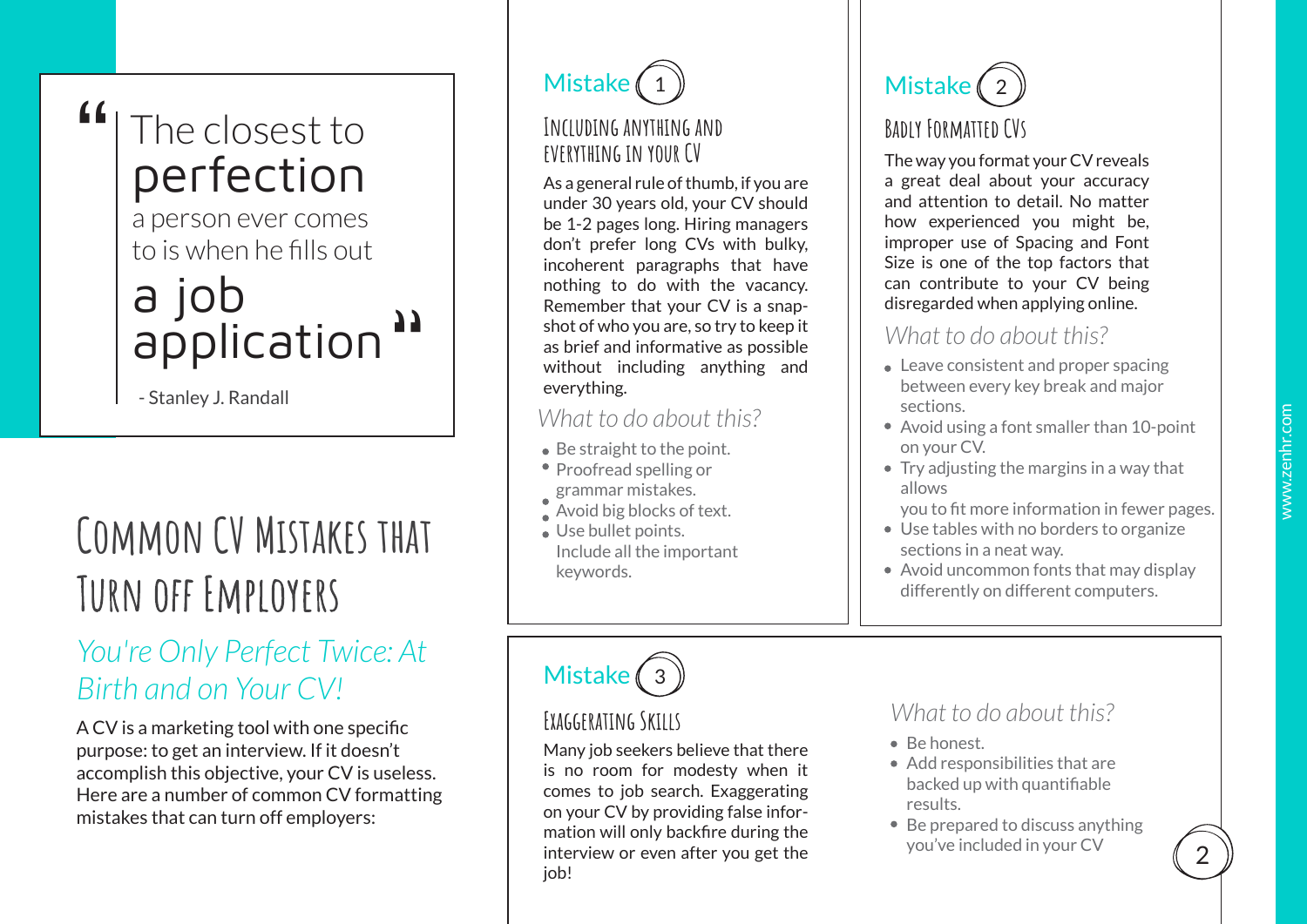## **Should I submit my CV as a Word Doc. or PDF.?**

Before you stress yourself about this decision—keep in mind that the fact that you're even interested in knowing the best CV format to submit shows that you're hardworking and attentive to detail.

While both formats (Words and PDF) are almost always accepted by employers and online recruitment websites such as Akhtaboot, it is generally recommended that you submit a PDF version to maintain the structure and layout of information. A PDF will look unified on any computer, whereas sometimes a Word doc might appear to be different depending on which version of Word the recruiter uses.



## **What makes a CV GREAT?**

A great CV that you can use to apply to jobs online should possess the following qualities:









Well-written and not too long

Honest

Consistent format

No spelling or grammar mistakes

Straight to the point Updated contact

information

Informative



Contains all the important

search keywords

**Structuring your CV for Online Job Applications** 

As the job market keeps changing, many job seekers believe that a CV has become an obsolete job search tool, but this is not the case. The format will change from time to time, but having a well-written CV is still important.

Employers today receive hundreds of applications online for each vacancy. That's why you cannot make any mistakes when it comes to writing and formatting your CV. This doesn't mean that your CV is all that matters, but it is the first impression that will help you get your foot in the door. So if you haven't updated your CV in a while, you may be falling behind the competition.

## **Main CV Sections**

Your CV should contain the following information if applicable:

Customized to the job or industry

- Contact Information
- Career Objective
- Employment History
- Education & Training
- Volunteer Work
- Awards & Accomplishments
- Personal Information (Optional)
- References

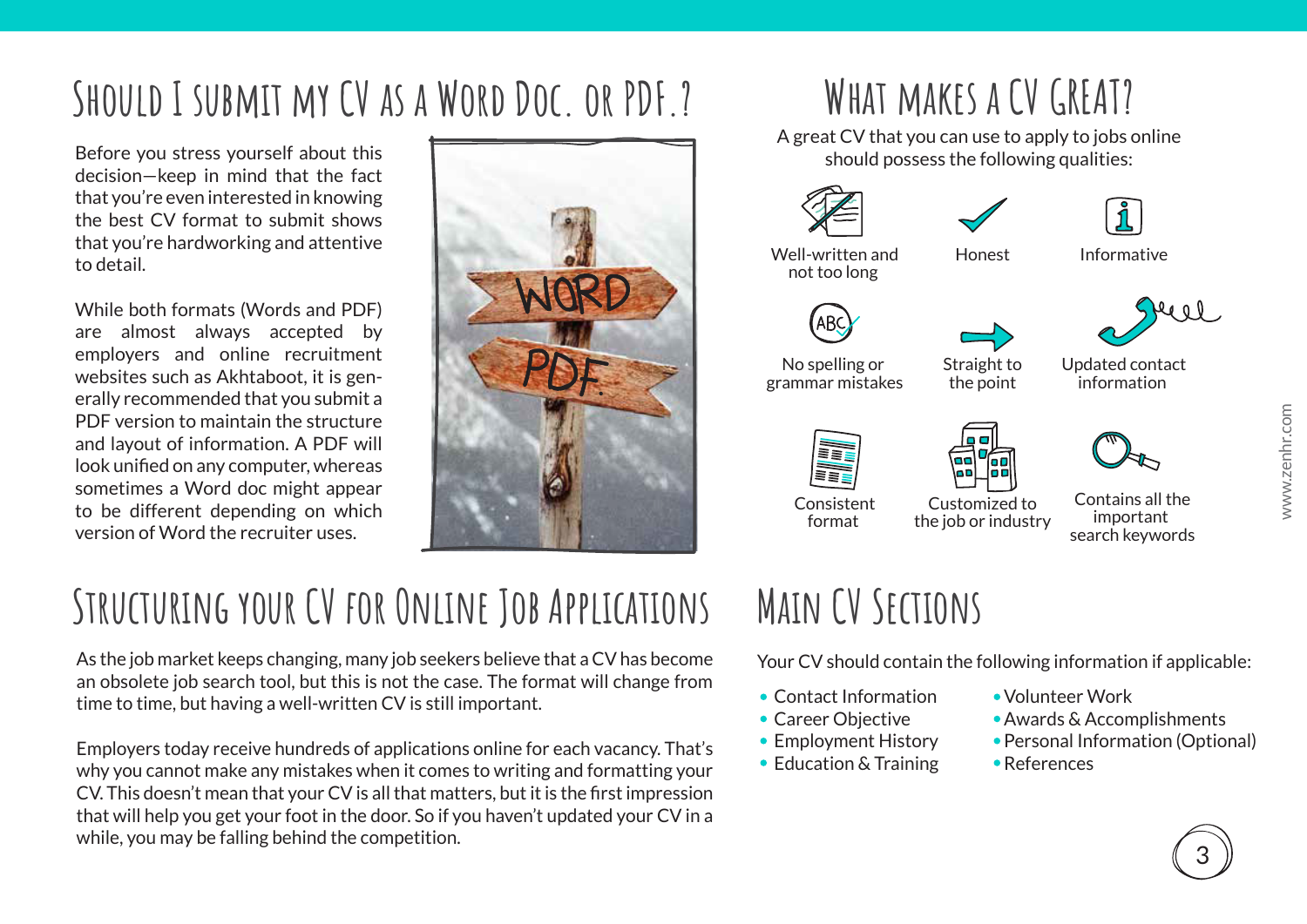## **Example of a Single Page CV**

Full Name Filed of Work or Position of Interest City, Country

**Mobile: +962 xx xxx xxxx Email: email@email.com**

#### **Career Objective**

I am a self-motivated xx professional looking for a role in xx where I can use my experience to initiate...etc

#### **Employment History**

**Month Year - Month Year / OR Present Job Title Company Name** • Contacting • Following Up • Maintaining

#### **Education and Training**

| Class of Year<br>University OR College Name<br>Degree name | City, Country |
|------------------------------------------------------------|---------------|
| Month Year - Month Year                                    |               |
| <b>Training Center Name</b><br>Degree name                 | City, Country |

**Personal Information Date of Birth: Day month year**

**Marital Status: Married OR Single**

**Nationality:**

**Gender:**

#### **Volunteering Experience**

Month Year - Month Year / OR Present Role or Job Title **Company / Organization Name**

**Skills**

**Computer Skills: Languauge Skills:** • English, Proficiency

**Personal Skills:**

#### **References**

**Name: Email: email@email.com**

Position, Company **Mobile: +962 xx xxx** xxxx

**You can add more than 1**

**Male OR Female** 

**City, Country**

**City, Country**



## **Apply for Jobs on Akhtaboot**

Go to www.akhtaboot.com and click Sign Up

Upload or Build your CV



**Create your Profile** 

2

3

 $\binom{4}{ }$ 

Apply to **hundreds of jobs** you are interested in with just one click.



4

www.zenhr.com

www.zenhr.com